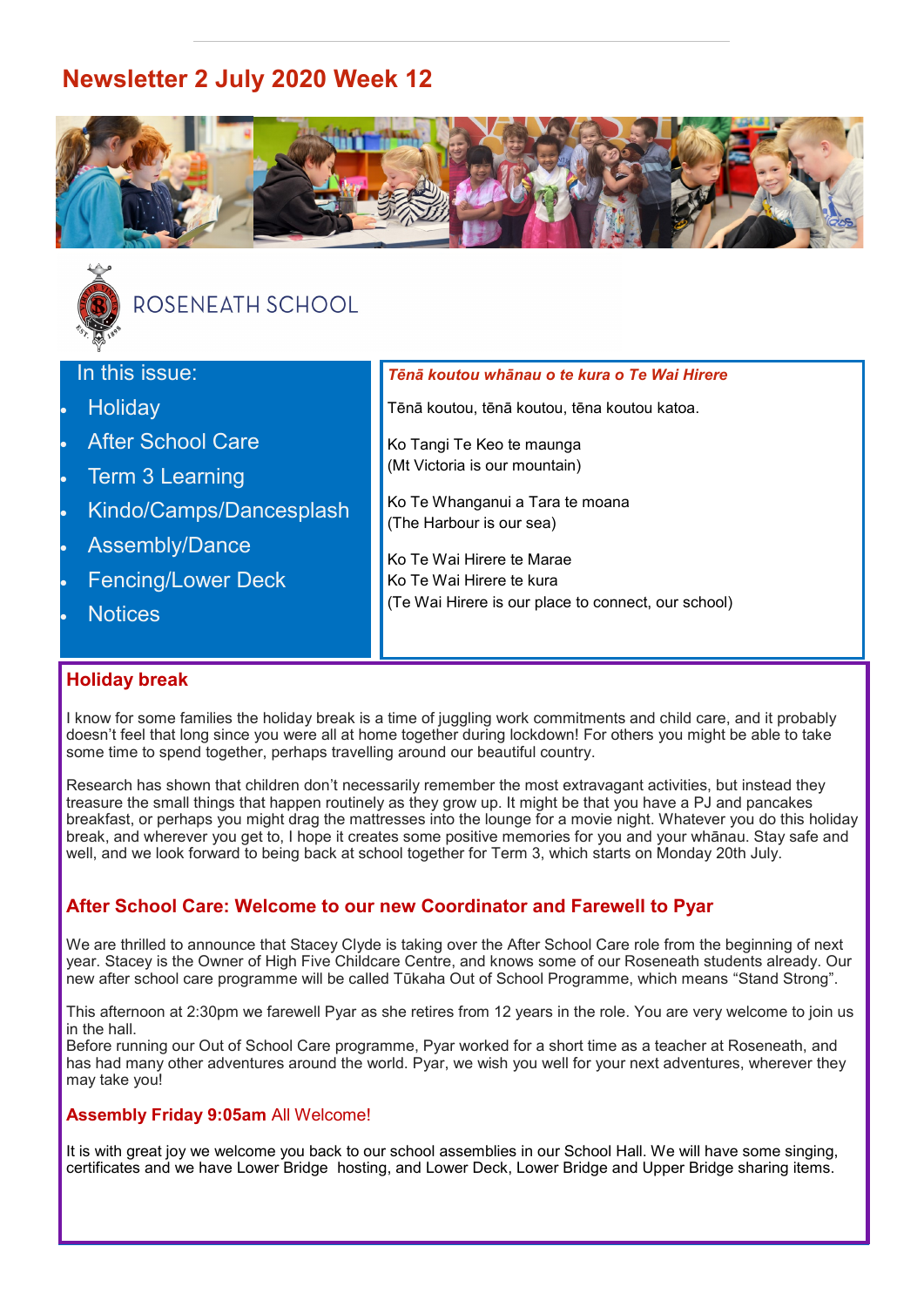## **Dental Clinic update 2020**

Due to COVID levels 3 and 4, the mobile dental team have had to assess their van visits to schools and unfortunately they are unable to complete all their van visits for this year.

The team will be organising appointments at the Miramar Hub clinic. If parents have any concerns regarding their child's dental care, or need to update contact details the service can be contacted on 0800 TALK TEETH (0800 825 583).

# **School Fencing Project in School Holidays**

We have some new Ministry- funded fencing being installed during these holidays- including down the driveway, and along the boundary line behind the PE shed. The new fences and gates will be safer and more secure for our students once they are installed. You are welcome to use our school grounds during the holidays, but please be aware that while the gates and fences are being installed there will be multiple hazards on site; trucks and tools and no doubt some extra noise and debris! Please supervise children while they are at school during the holidays, and ensure they stay well away from the building sites. When you return to school after the holidays, the gates will have been changed- they will be double latched with a top safety latch and a 'normal' gate latch. This is to help keep all of our children safe, but might be a bit fiddly for us while we get used to them! Kia mihi koe mō te manawanui|thank you for your patience.

### **myKindo changes to POLi payments (instant bank transfers)**

We have been advised that a service fee of 1% (capped at \$3) will apply for myKindo topups using POLi (instant bank transfers) from 6 July 2020. Internet banking continues to be FREE.

You will see these top-up options—Internet Banking (POLi) - will incur a 1% service fee (capped at \$3). Funds are instantly transferred.

Credit/Debit Card - will incur 2.5% and 50c service fee. Funds are instantly transferred. Visa, Mastercard, American Express, China Union Pay.

Internet Banking (at your bank) - FREE. Allow two days for processing of funds (normally next day). Orders can be automatically placed when the funds have cleared. Kindo is a Registered Bill Payee with all major banks (search 'Kindo' to avoid entering their bank account number when using internet banking).

You can set up an Auto Payment or top up additional funds to your myKindo balance to avoid topping up each time, which will streamline your next purchase if you'd like to do so. Questions? hello@mykindo.co.nz

#### **Term 3 Learning Programme: Welcome to Roselandia -** *Porihanga o Te Wai Hirere (Society of Roseneath)*

Next term we embark on our PrEP programme- focused on societies, money management, and business. We are calling our Roseneath society **Roselandia -** *Porihanga o Te Wai Hirere.*

Our classes have been busy this week designing our currency. Next term students in Years 0-2 will learn about money management and how goods are bought and sold. Students in Years 3-5 will have the opportunity to earn Roseneath 'wages' as they work in groups to design, make and sell products at a Market Evening at the end of the term. Students in Years 6-8 will have opportunities to apply for our school government positions, and be part of making decisions about our Roseneath School society, or to create their business and products. We will host a Market evening towards the end of the term and you will be invited to come and be part of the buying and selling!

We know lots of you have expertise in business, innovation and finance, and we would love your help!

- •Do you have time to support our warehouse managers (the resources shop) 1:30-2:30 one afternoon?
- •Do you have time to do a 'class talk' about your job?
- •Do you have time to be a mentor for a business group for a few days as they design their product?
- •Is there something else you would like to be involved with?

Please get in touch- you can contact your child's class teacher or email me on [principal@roseneath.school.nz.](mailto:principal@roseneath.school.nz) Thanks for those parents who have already been in touch!

### **The Wonder of Dance**

We had the team from Dances for Schools|Dance Curriculum (our children sometimes call them Dancing with Dean!) scheduled to run two weeks of dance lessons this term as part of our Wonder of Dance topic. We had the interruption of Lockdown, so the dance lessons went online. We've managed to reschedule Dean and Mark for next term, and they will be running class lessons from Monday 3rd August through to Friday 14th August. We will be finishing the fortnight of lessons with a dance showcase that you will be invited to attend, and we will send more information out when we have more details.

## **DanceSplash and Camps 2020**

The organisers of Artsplash (which includes the DanceSplash performance at the Michael Fowler Centre) have made the decision to cancel Artsplash for this year. We know DanceSplash is a highlight in the calendar for many of our students so this will come as a disappointment. We have a Year 5 & 6 and a Year 7 & 8 camp update coming home to you today outlining more detail around the the decisions for both of these camps; the Year 5 & 6 camp at El Rancho will go ahead in December, and the Year 7 & 8 camp will be replaced with a local Wellington experience.